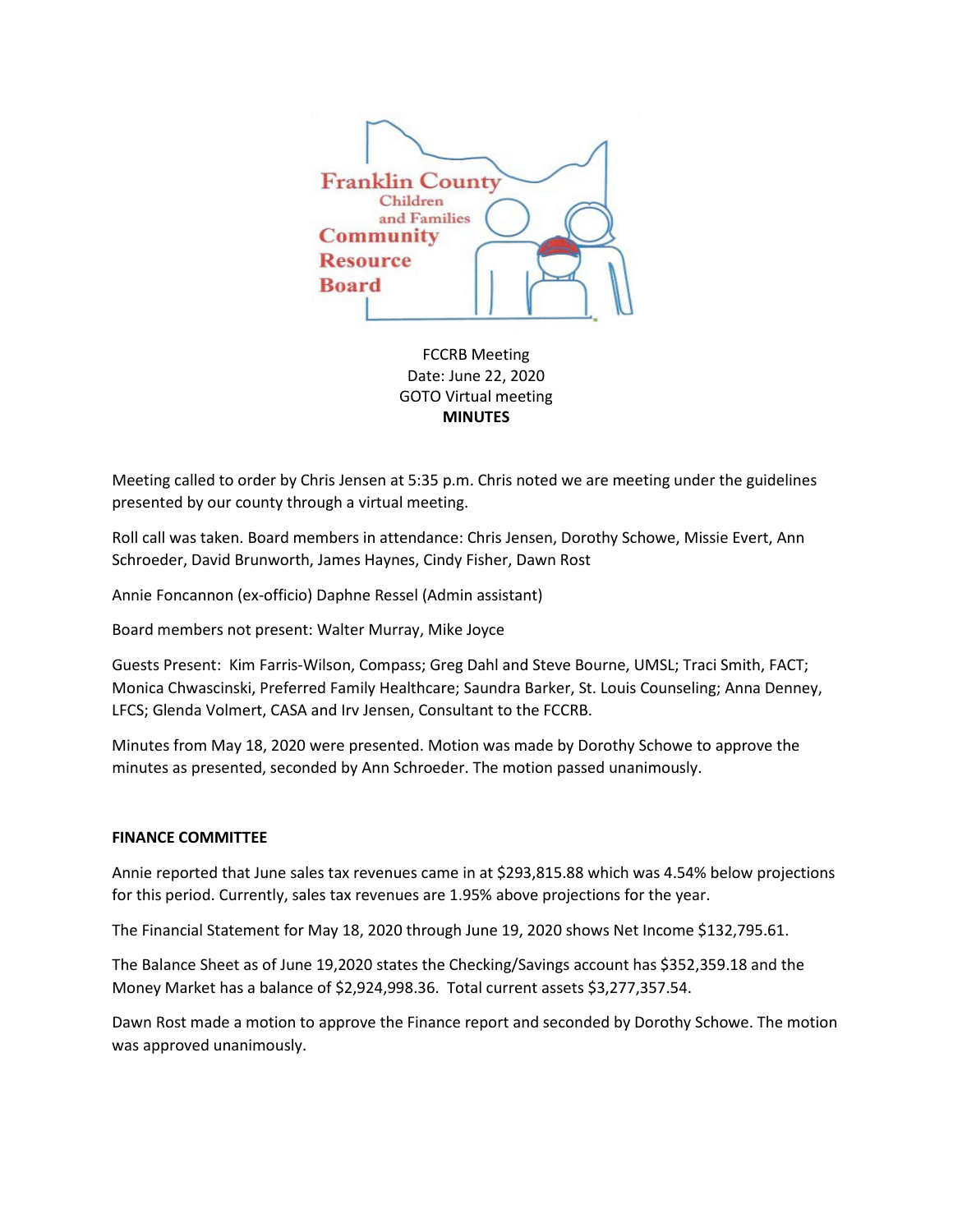## **PERSONNEL COMMITTEE**

Annie is waiting for response to LAGERS application.

# **SELECTION AND REVIEW COMMITTEE**

No report

## **MARKETING COMMITTEE**

Irv reported HOPE RANCH was this month's spotlight. Irv has a meeting in late June with the St. Clair Chamber of Commerce.

Annie continues to work on Facebook pushes. Annie is also doing live spots on KLPW with Diane Jones every other Wednesday focusing on getting kids out safely for activities. Also planning a radio spot with talking points about Clark Vitt.

# **OLD BUSINESS**

Policy and Procedure Changes – nothing new to report related to policy and procedure updates.

Auditors are currently working on 2015. No updates as of today.

Annie has the banking proposal completed, legal notice has been submitted to local newspapers, RFP has been placed on website with due date end of July. Irv is helping Annie with contacts.

### **NEW BUSINESS**

Juvenile Office – Proposal to be fiscal agent for their Work for Restitution Program. Board felt Annie needs to reach out to Franklin County Commission for their input on FCCRB involvement.

Dorothy Schowe made a motion to approve pending no issues expressed from Franklin County Commission. David Brunworth  $2^{nd}$  the motion and the motion were approved unanimously.

### **Executive Directors Report**

Annie continues to meet virtually with all providers.

BHN working on Children Psychiatric Access Project will discuss more at August System of Care meeting. Currently no Franklin County based Pediatricians are using the program.

Fall Institute is still on for November 6, 2020.

Franklin County Service Providers still meeting by ZOOM.

Food Pantries are having shortage of food. Union Food Pantry needs donations and would prefer cash so they can purchase the needed items. Harvest Table has now started to have cooked items through drive thru.

Homeless Task Force has only been working on issues related to if a homeless person test positive for COVID and they have processes in place to handle.